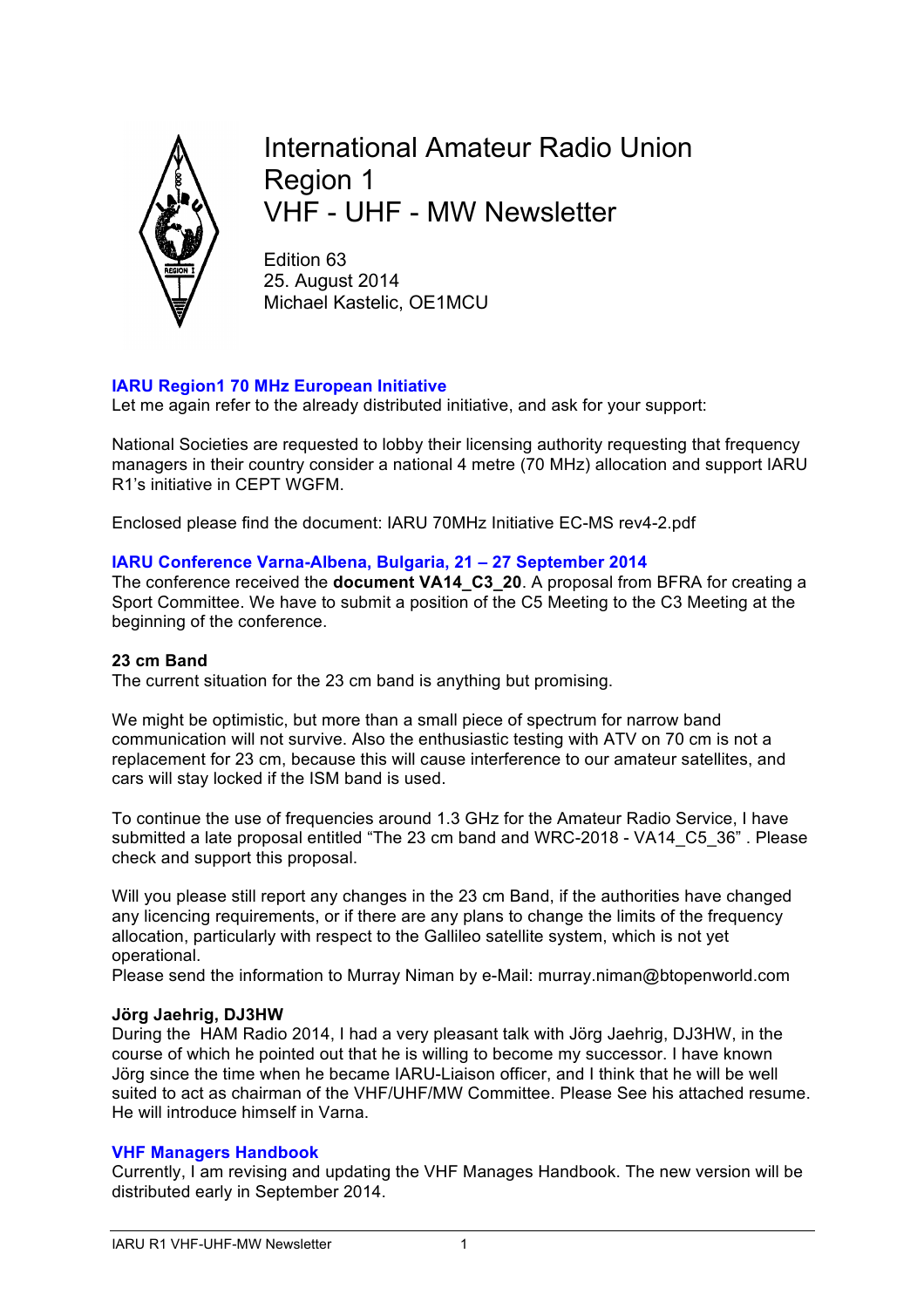### **Short CV**

## **Joerg Jaehrig DJ3HW**

Born November 1970 First licensed in 1988

Joined the DARC 1988, RSGB and ARRL in 2008

### **Main interests:**

- HF and VHF DXing
- Active during contests (HF, VHF, UHF)

### **Amateur Radio Activities:**

- Head of local youth group of local DARC club 1988 - 1998.
- QSL-Manager of local DARC club 1992 – 1998



- Joined DARC VHF Committee as beacon coordinator in 2003
- DARC IARU-Liaison officer since 2007
- Attended Region 1 Conferences in Cavtat 2008 and SunCity 2011 and Interim Meetings 2010 and 2013 as head of delegation

### **Education:**

degreed engineer in electronics

### **Contact:**

dj3hw@web.de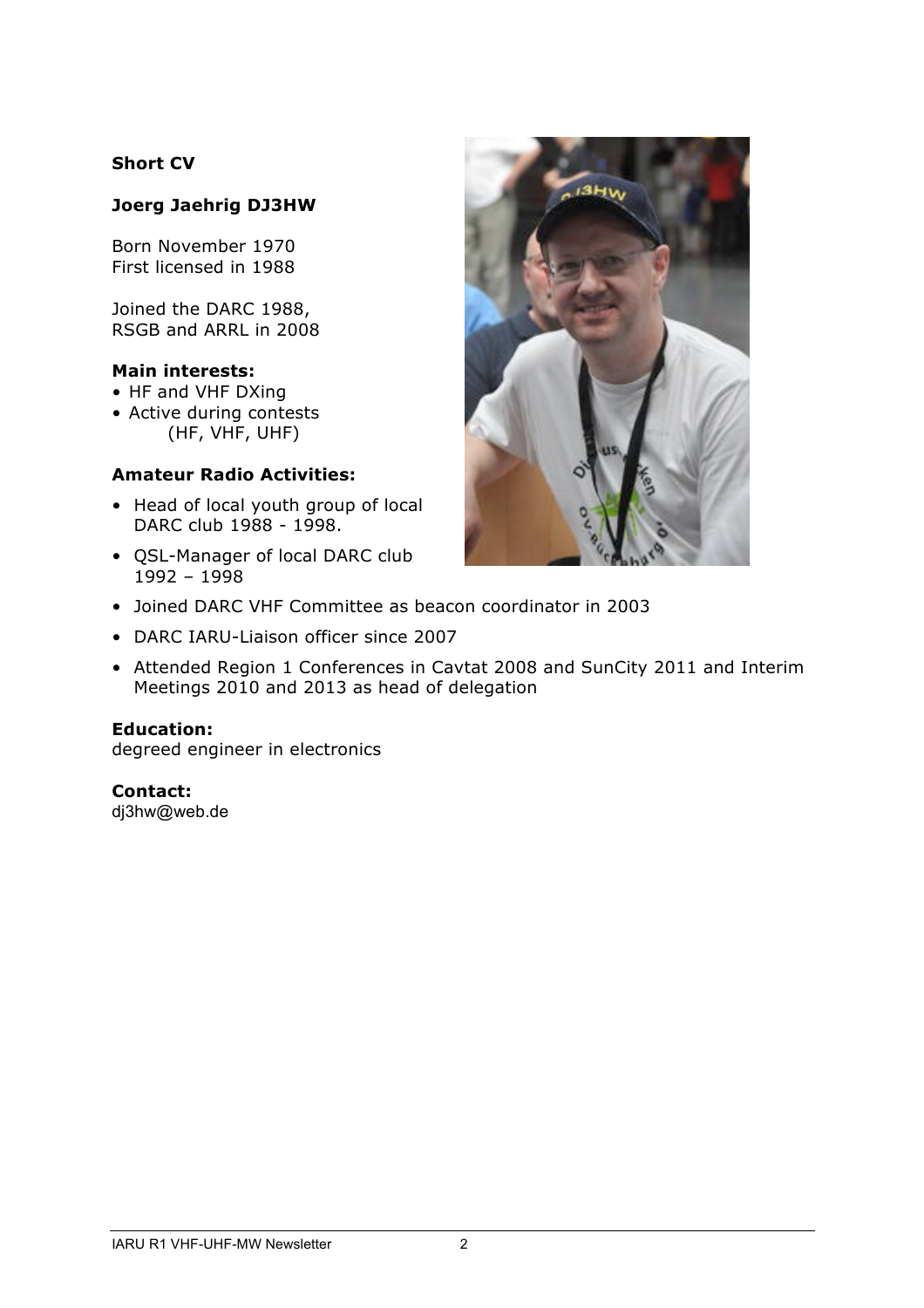

**International Amateur Radio Union Region 1 2014 General Conference – Varna-Albena, Bulgaria** 

# **21 – 27 September 2014**



| <b>Subject</b>    | The 23 cm band and WRC-2018     |               |            |  |  |
|-------------------|---------------------------------|---------------|------------|--|--|
| <b>Society</b>    |                                 | Country:      |            |  |  |
| <b>Committee:</b> | C5                              | Paper number: | VA14 C5 36 |  |  |
| <b>Author:</b>    | <b>Michael Kastelic, OE1MCU</b> |               |            |  |  |

The 23 cm band and WRC-2018

After the last reports and slides received by the author, it seems that radio amateurs will lose the 23 cm band in the near future. That is the reason for this late proposal.

We can be optimistic, but more than a small piece of spectrum for near band communication will not survive. Also the enthusiastic testing with ATV on 70 cm is not a replacement for 23 cm, because this will cause disturbance to our amateur satellites and all cars will stay locked if the ISM band is used.

### **Proposal:**

Radio amateurs need a new allocation (like 1 300 -1 310 MHz) for the agenda of the World Radio Conference 2018 (WRC2018) so that amateurs get back spectrum near the existing 23 cm band.

Further it is proposed to engage the EC after WRC-2015 to bring this theme to the agenda for WRC-2018 with high priority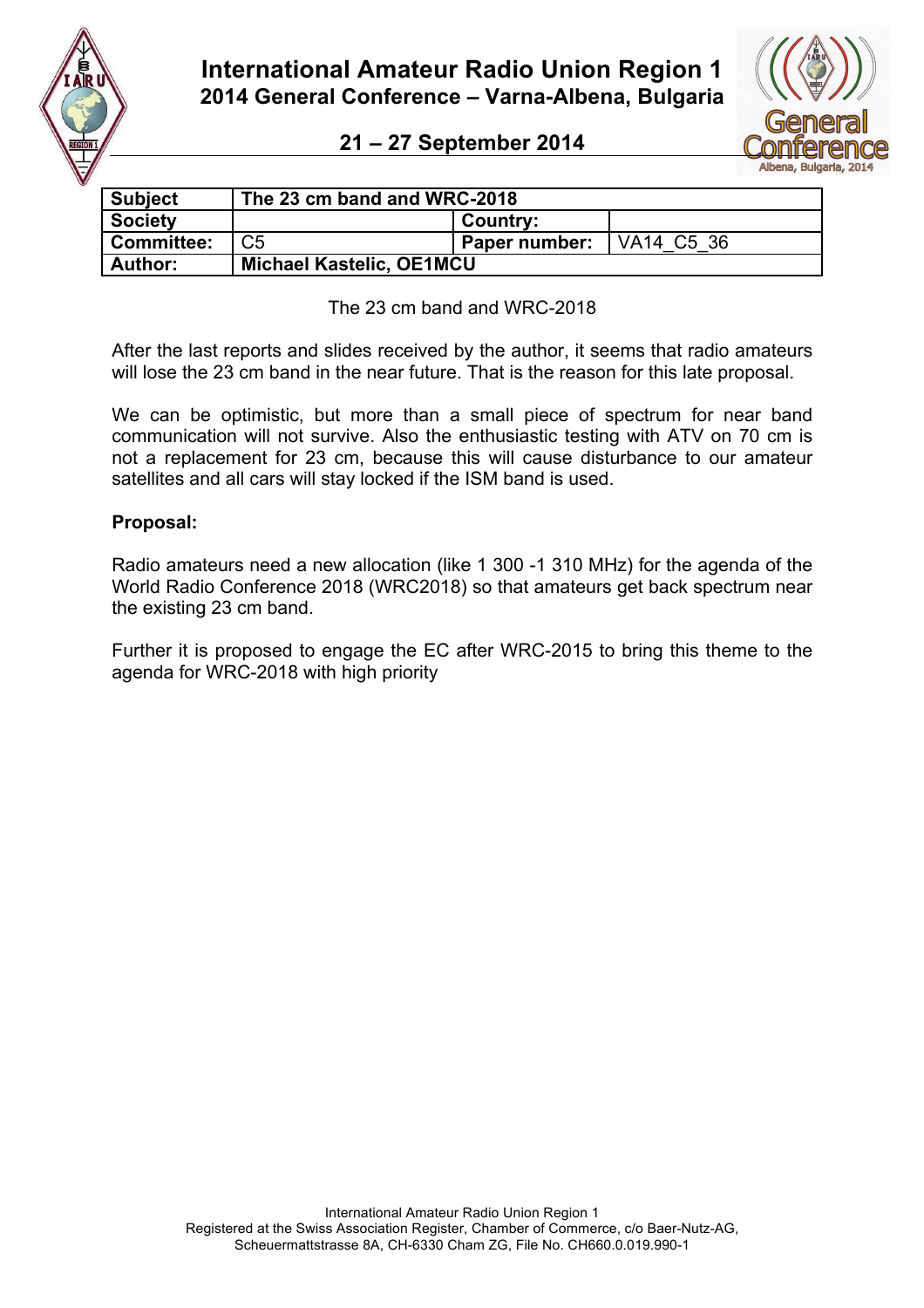# **IARU Region1's 2014 70 MHz European Initiative – Explanatory Document for IARU Executive Committee & Member Societies**

# **1. Background**

The European Conference of Postal and Telecommunications administrations (CEPT) is the body of European regulators which addresses radiocommunications spectrum management matters and harmonisation projects amongst its 48 member countries. These include EU and EFTA Member States. Details can be found at http://www.cept.org.

In 2008 Ireland submitted a proposal to CEPT's Frequency Management Working Group (WGFM), concerning the possibility of a secondary allocation to the amateur service in the band 70.0 - 70.5 MHz within Europe's Table of Frequency Allocations, the ECA. The prime goal for doing this was to secure regulatory recognition for the frequency allocation, which appeared to be a requirement before some countries would release the band to the amateur service.

Ten supporting Administrations were needed to automatically write a new allocation into the ECA. Unfortunately in 2008 the proposal was supported by only 6 Administrations. Obviously some countries whose amateurs were active on the band did not support the Irish proposal for one reason or another. This was despite strenuous efforts by the IRTS, the RSGB's then VHF Manager G4ASR and IARU to contact all member societies, in order that they would be in a position to discuss the Irish proposal with their national delegates prior to the CEPT meeting.

However despite the lack of a formal allocation in 2008, and because there was limited support for a 70 MHz secondary allocation to the amateur service the following note was approved to be included in the ECA:

EU9 - In a growing number of CEPT countries, parts of the band 70.0-70.5 MHz are  $\bullet$ also allocated to the Amateur service on a secondary basis.

The IARU has now determined that it would be timely and appropriate to build on the 2008 initiative and seek to secure a secondary allocation to the amateur service in the 4 metre band. Obviously in any future 70 MHz initiative the IARU needs to take account of what happened in 2008 in respect of the lobbying of administrations by National Societies.

# **2. 70 MHz situation today**

30 CEPT countries have had full or limited access to all or segments of the band 69.9 – 70.5 MHz since 2008 through a national allocation to the amateur service or assignment(s) to amateur stations, or by means of an assignment to a fixed service station in the case of some beacons, or by licensing experimental stations with special conditions in accordance with number 27.7 of the Radio Regulations to permit communications with amateur stations in other jurisdictions.

Several countries outside CEPT in ITU Region 1 located in the Middle East and Africa have access to the band and there are or have been propagation beacons located in One ITU Region 3 territory and one Region 2 country. and the United States.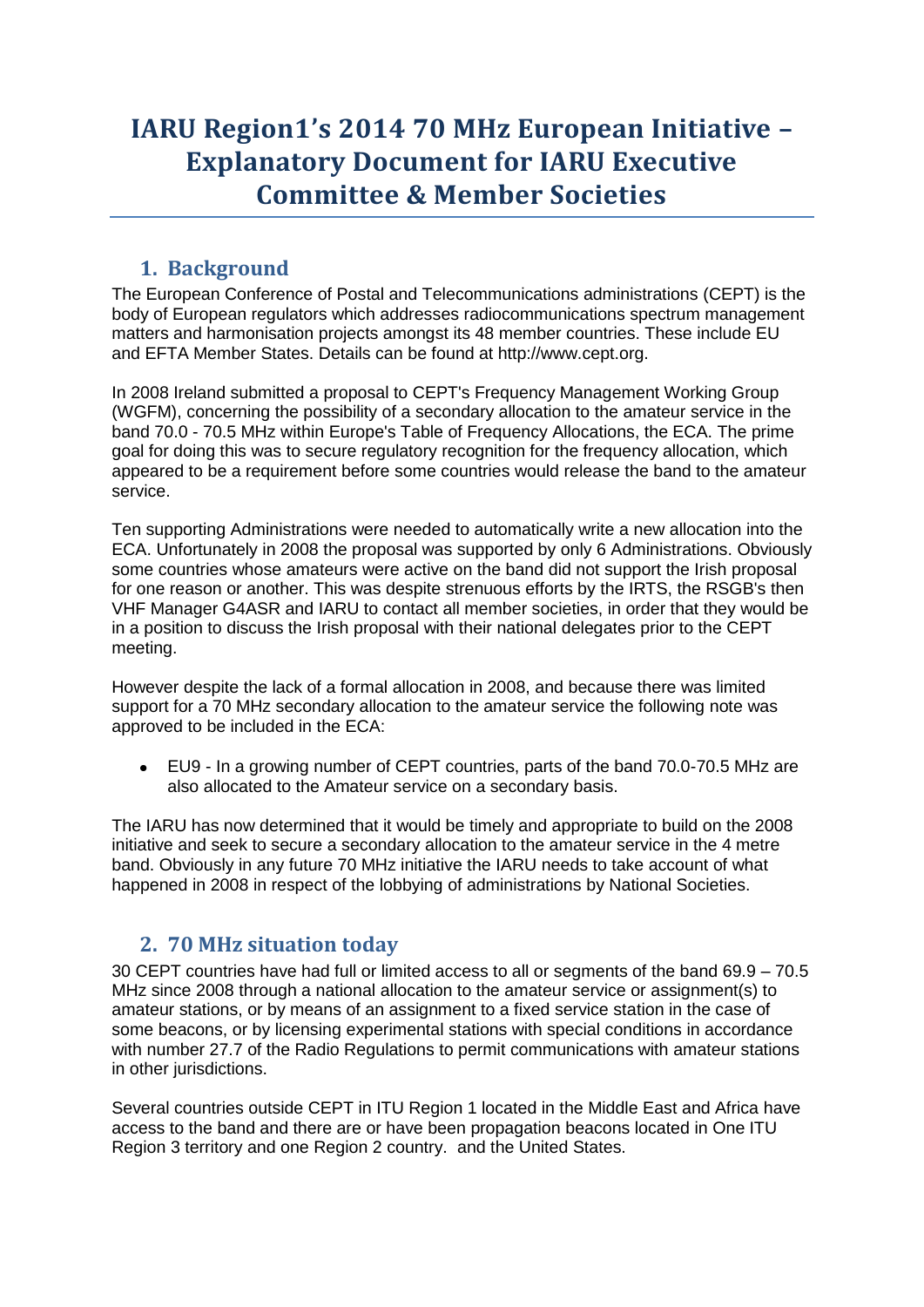# **3. How to Proceed**

With 30 out of the 48 CEPT countries having offered amateur radio possibilities in one way or another within the band 69.9 – 70.5 MHz, it would at first sight appear reasonably straightforward to obtain a secondary allocation in the ECA. However IARU cannot be complacent and must learn the lesson of 2008 and develop a strategy which is capable of success in 2014 and in the future, when European radio amateurs require additional frequency bands or improved ECA status for radio frequency spectrum which might be attainable in Europe but is difficult to achieve on a global basis at a conference of the International Telecommunication Union (ITU).

In 2008 one administration made a proposal and National Societies were requested to seek support from their National Administrations. There are a number of reasons why such an approach could have been unsuccessful:

- National Societies did not lobby as requested,  $\bullet$
- Sufficient time was not provided to enable National Societies to obtain agreement  $\bullet$ within their country to support the Irish proposal in 2008,
- National Societies believed there was little interest within their Society (or country) for operating in the 70 MHz band,
- Other matters had a greater national priority when meeting their administration,  $\bullet$
- $\bullet$ National Societies normally speak with their licensing or enforcement contacts in administrations. Spectrum questions are often dealt with by spectrum management experts. Different persons may need to be approached,
- Not all administrations attend meetings of CEPT WGFM, which is responsible for the  $\bullet$ ECA,
- Some administrations may have allowed access to the band but did not wish to see  $\bullet$ 70 MHz gain any status for general amateur usage in Europe,
- The 70 MHz band limits for amateur use are different in each country. This needs to be fully reflected in any future initiative,
- $\bullet$ Administrations may not be fully aware of declining interest in bands below broadcasting band II (87.5 – 108 MHz) for mobile radio and broadcasting applications,
- $\bullet$ Adequate spectrum must be available for defence requirements in the range 30 – 87.5 MHz.

# **4. Outline proposal**

It is believed that the optimum method for securing a change to the ECA is to utilise a two pronged approach simultaneously to increase the chance of success. Firstly National Societies are requested to lobby their licensing authority requesting that frequency managers in their country consider a national 4 metre (70 MHz) allocation and support IARU R1's initiative in CEPT WGFM.

Secondly IARU R1 which has observer status in key CEPT committees and working groups will lobby participants in CEPT's WGFM from countries which have authorised the use of 4 metre spectrum directly in order to seek an amendment to the ECA.

At the recent May 2014 WGFM meeting in Trondheim, Norway, 21 frequency managers from countries which have a history of 4m activity were approached and all have agreed to consider an input from IARU proposing a secondary 4 metre amateur allocation in the ECA. A possible WGFM input document has therefore been prepared (subject to the views of contacted administrations) for a future meeting of CEPT's Frequency Management Working Group. This is attached as an appendix to this document. It is intended to utilise in a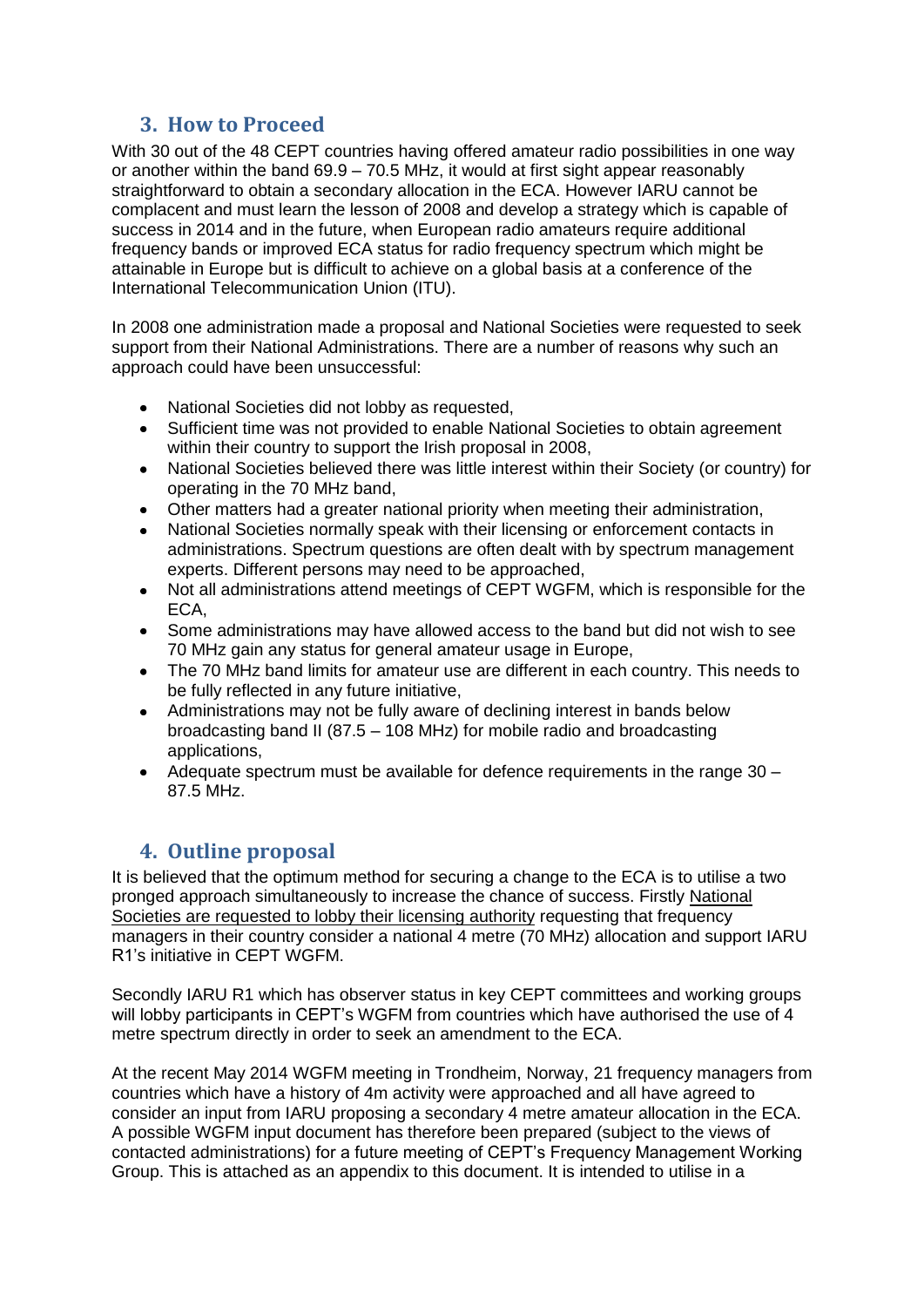simplified form one of CEPT's own processes developed to agree European Common Proposals (ECPs) to ITU World Radiocommunication Conferences (WRCs). In essence this would mean producing a multinational document with at least 10 CEPT member countries which regularly attend the WGFM, plus IARU R1 listed as sourcing the document.

IARU will also liaise closely with CEPT's European Communications Office (ECO) in Copenhagen, which provides considerable support to WGFM and the development of the ECA and the associated ECO Frequency Information System (EFIS).

In summary the requirement is to secure within the body of the ECA a secondary allocation to the amateur service in the band 69.9 – 70.5 MHz and in addition a modification to footnote EU9 as follows:

EU9 - CEPT countries may authorize all or parts of the band 69.9-70.5 MHz to the Amateur service on a secondary basis.

National Societies and IARU delegates can use the Appendix to this document for negotiating with regulators at the national and international levels. IARU R1 will of course keep national societies informed as the situation evolves over the coming weeks and months.

### **5. Next steps**

Subject to the approval of this document by the EC, Member Societies should be consulted via the C5 reflector. It is requested that feedback from C5 members should be provided prior to 30th June 2014. The two pronged approach should then be enacted with Member Societies discussing the matter with their licensing authority. In early July IARU-R1 will distribute the draft WGFM document (the Appendix) to the WGFM contact point of those countries which have provided any form of access for amateur type activities in the range 69.9 to 70.5 MHz.

It should be underlined when discussing the question of ECA amendment that IARU R1 and National Societies are not urging all CEPT administrations to release all or parts of the band 69.9 – 70.5 MHz to the amateur service, they simply believe that a regulatory mechanism should be adopted which recognises a change in spectrum usage which has been underway since the 1950s and is now gaining significant momentum.

For information the next meeting of WGFM is scheduled to be held between the 6th-10th October in France and it might be possible to table this document then. Since the May 2014 meeting of WGFM has just approved the ECA revision of 2014, it will be the meeting of WGFM to be held in May 2015 which will approve the next revision.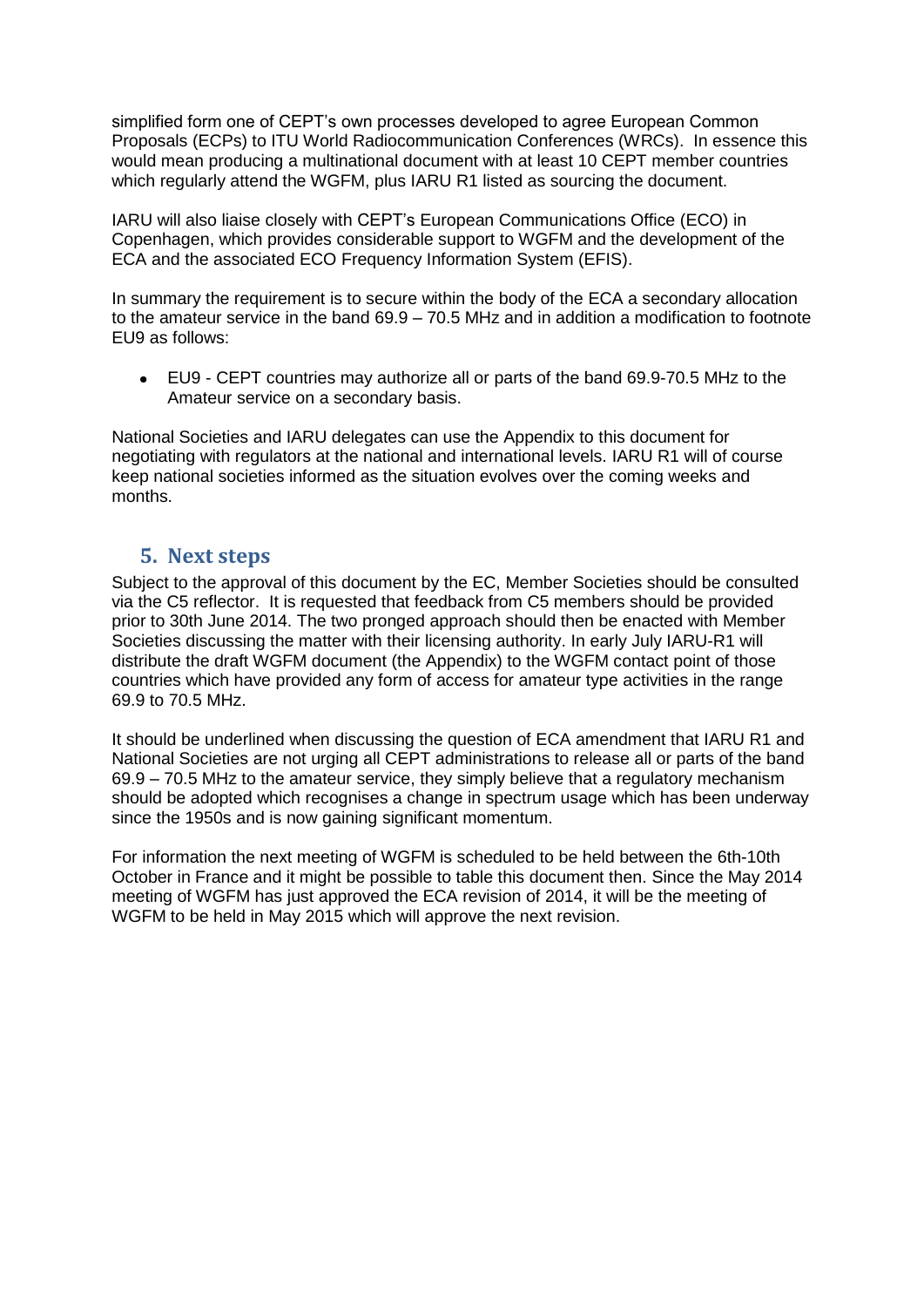

**Working Group FM**

### **81st Meeting of the WG FM Sophia Antipolis, France, 6-10th October 2014.**

**FM(14)XXX**

**Date issued: 2nd June, 2014**

**Source: [ IARU][Multiple Countries]**

**Subject: Revision of ECA concerning the band 69.9 - 70.5 MHz**

N

Password protection required? (Y/N) \*

### **Summary**

The allocation of a band at 70 MHz to amateurs and experimenters is important to further knowledge of Sporadic E, Ionospheric and Trans Equatorial propagation in this part of the radio frequency spectrum. Following the introduction of footnote EU9 in the ECA in 2008, European radio amateurs and experimenters have continued to gain access to the band on a country by country basis. The administrations of the above mentioned CEPT countries now propose reflecting the growing use of this band by radio amateurs and experimenters across Europe and beyond, by the inclusion of a secondary allocation in the ECA and in addition a modification to footnote EU9 of the ECA.

### **Proposal**

WGFM is invited to consider including a secondary allocation to the Amateur Service in the band  $69.9 - 70.5$  MHz with a modification to EU9 in the next revision of the ECA. See Annex.

### **Background**

In March 1995 the DSI Phase II Report recommended, in the context of the European Table of Allocations, that a minimum of 100 kHz in the band 70-70.45 MHz be allocated to the amateur service on a secondary basis according to national considerations, if feasible, centred on 70.2 MHz." In 2008 Ireland submitted a proposal to WGFM, concerning the possibility of a secondary allocation to the amateur service in the band 70.0 - 70.5 MHz within Europe's Table of Frequency Allocations, the ECA.

\* ECC policy is that in general all documents should be publicly available unless the author of the document requires that it be restricted to ECC family participants only.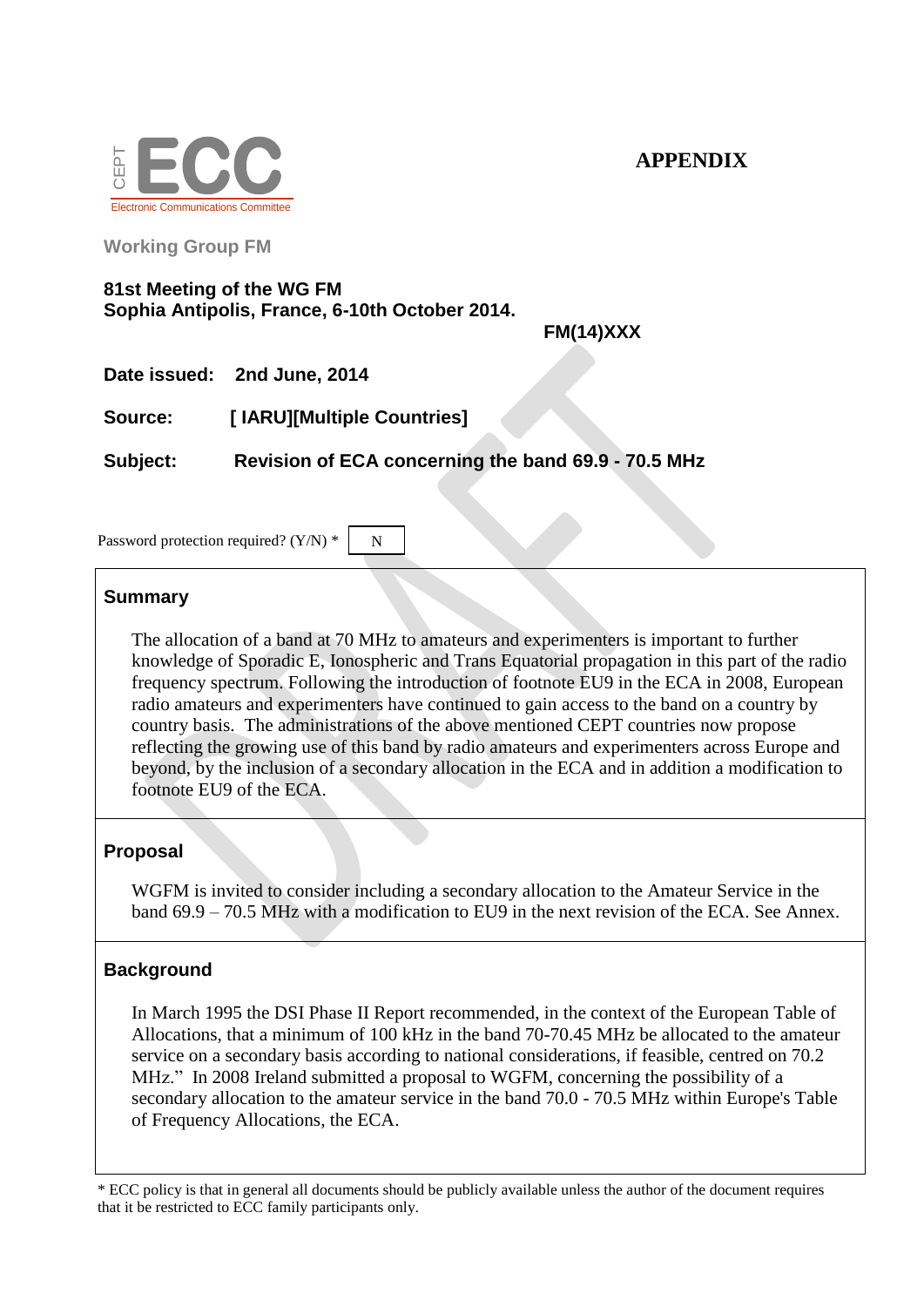### **POSSIBLE ALLOCATION OF THE BAND 69.9 – 70.50 MHz TO THE AMATEUR SERVICE ON A SECONDARY BASIS IN CEPT COUNTRIES**

### **1. Introduction**

Following the introduction of EU9 in the ECA, European radio amateurs and experimenters have continued to gain access to the band on a country by country basis. A growing number of Administrations are now permitting amateur operation in all or parts of the 70 MHz band and it is proposed that this should be reflected appropriately in the ECA.

### **2. The DSI Process**

The DSI Phase 2 Report (Ref 1) noted:

*"In several CEPT countries the amateur service operates in this band on a secondary basis whilst in others it is used for sound broadcasting or mobile applications. From a propagation standpoint, 70 MHz is understood to be at the currently known extent of F2 ionospheric propagation. Sound broadcasting in Eastern Europe is likely to cease in this band within the next 15 years, and it is hoped the plan outlined in this document for the mobile services in the range 68- 87.5 MHz will be acceptable to these administrations. This plan is based on 9.8 MHz transmitter-receiver spacing. The radio astronomy requirement at 79.75 to 80.25 MHz is also recognised and the band together with its 9.8 MHz complement 69.95-70.45 MHz are considered most appropriate for single frequency mobile applications, perhaps optimum for defence users with arrangements to protect radio astronomy. It would therefore seem possible to agree to a limited amateur transmitting facility of at least 100 kHz centred on 70.2 MHz in the band 70-70.45 MHz. It is also hoped that the existing beacon network between 70 and 70.150 MHz can be maintained and extended."*

A specific recommendation was made as in the same report as follows:

*The DSI Management Team recommend in the context of the European Table of Allocations and in accordance with the foregoing, that a minimum of 100 kHz in the band 70-70.45 MHz be allocated to the amateur service on a secondary basis according to national considerations, if feasible, centred on 70.2 MHz.*

In 1997 CEPT's European Radiocommunications Committee came to the following conclusion (Ref 2) with respect to this recommendation:

*The ERC accepts this recommendation in principle pending a possible harmonised secondary allocation to the amateur service for F2-layer ionospheric propagation experiments.*

Since the DSI Phase 2 Report in March 1995 sound broadcasting has indeed declined in Eastern Europe and in addition commercial low-band PMR has also declined significantly mainly due to the widespread penetration of IMT and the popularity of UHF PMR. In addition the low wavelength circa 4 metres leads to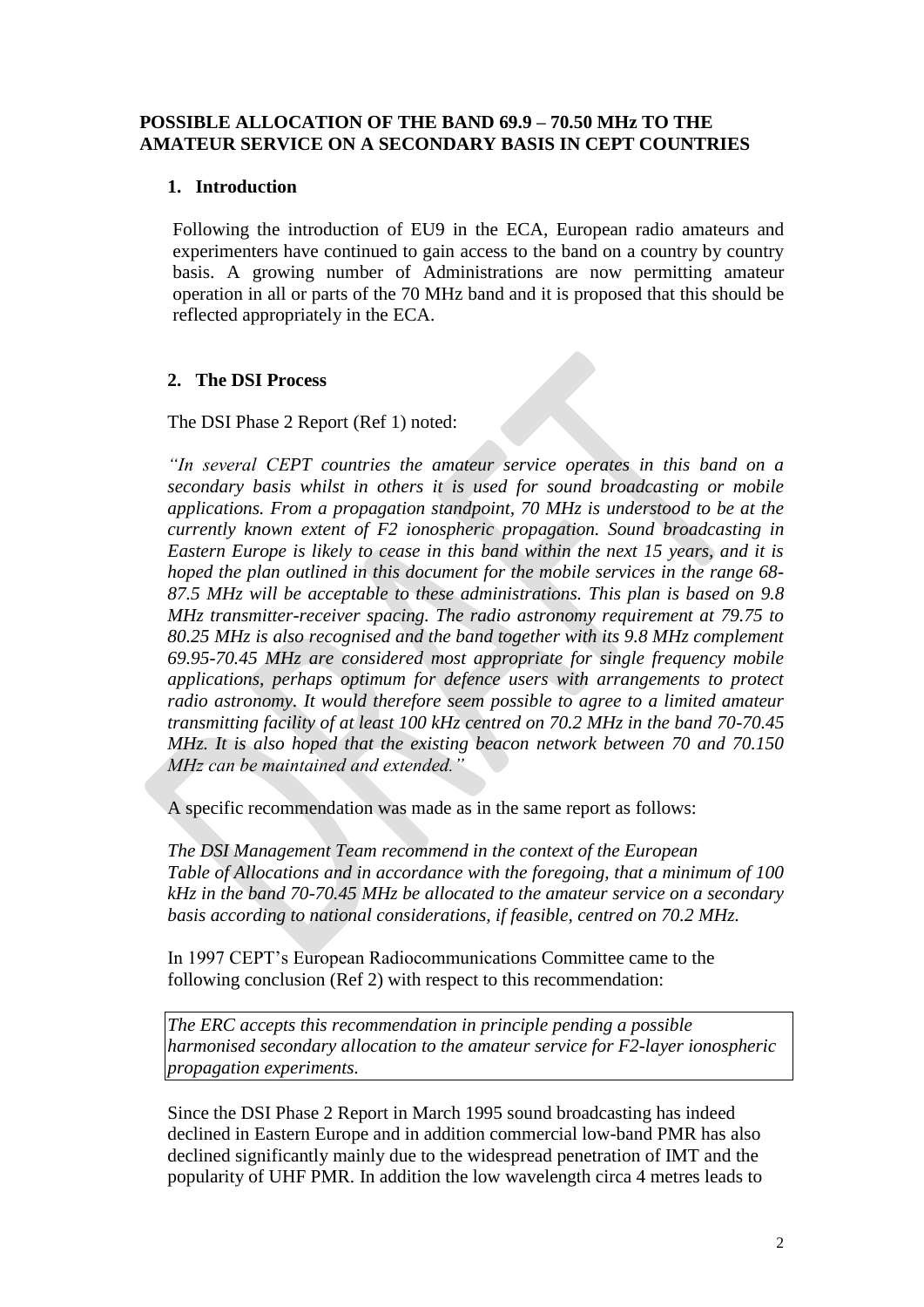relatively large antenna sizes, significant impulsive noise, and harmful interference arising from sporadic E propagation events especially in summer months.

### **3. Recent Developments**

In 2008 Ireland submitted a proposal (Ref 3) to CEPT's Frequency Management Working Group (WGFM), concerning the possibility of a secondary allocation to the amateur service in the band 70.0 - 70.5 MHz within Europe's Table of Frequency Allocations, the ECA (Ref 4).

The prime goal for doing this was to recognise that despite the lack of an allocation to the amateur service in either Article 5 of the ITU Radio Regulations or in the ECA, a growing number of administrations have authorized their amateurs to use the 70 MHz band on a permanent basis with some others permitting only very short term access to the band for experiments or the establishment of propagation beacons.

In addition there appeared to be a need to obtain regulatory recognition for the frequency allocation, which in some countries is a requirement before the band could be released to the amateur service. The Irish proposal in 2008 led to the adoption of footnote EU9 in the ECA.

Furthermore, some administrations have not been able to release frequencies in the band 70.0 – 70.5 MHz, however they have been able to release some spectrum in the band 69.9 – 70.0 MHz, hence the proposed extension of the proposed secondary allocation to 69.9 MHz.

It should also be noted that other countries in ITU R1 in Africa and the Middle East have also provided access to the band.

### **4. Proposal**

In order to facilitate the growth in demand by the amateur service for use of this band, with 30 CEPT countries already having provided some form of regulatory access to the band for amateur usage or experimentation, on a temporary or permanent basis, it is now proposed that a secondary allocation for the amateur service should be included to the ECA within the range 69.9 – 70.5 MHz.

The proposed changes to the ECA are attached at Annex. It should be underlined that the administrations proposing this amendment to the ECA are not urging all CEPT administrations to release all or parts of the band  $69.9 - 70.5$  MHz to the amateur service, they simply believe that a regulatory mechanism should be adopted which recognises a change in spectrum usage which has been underway since the 1950s and is now gaining significant momentum.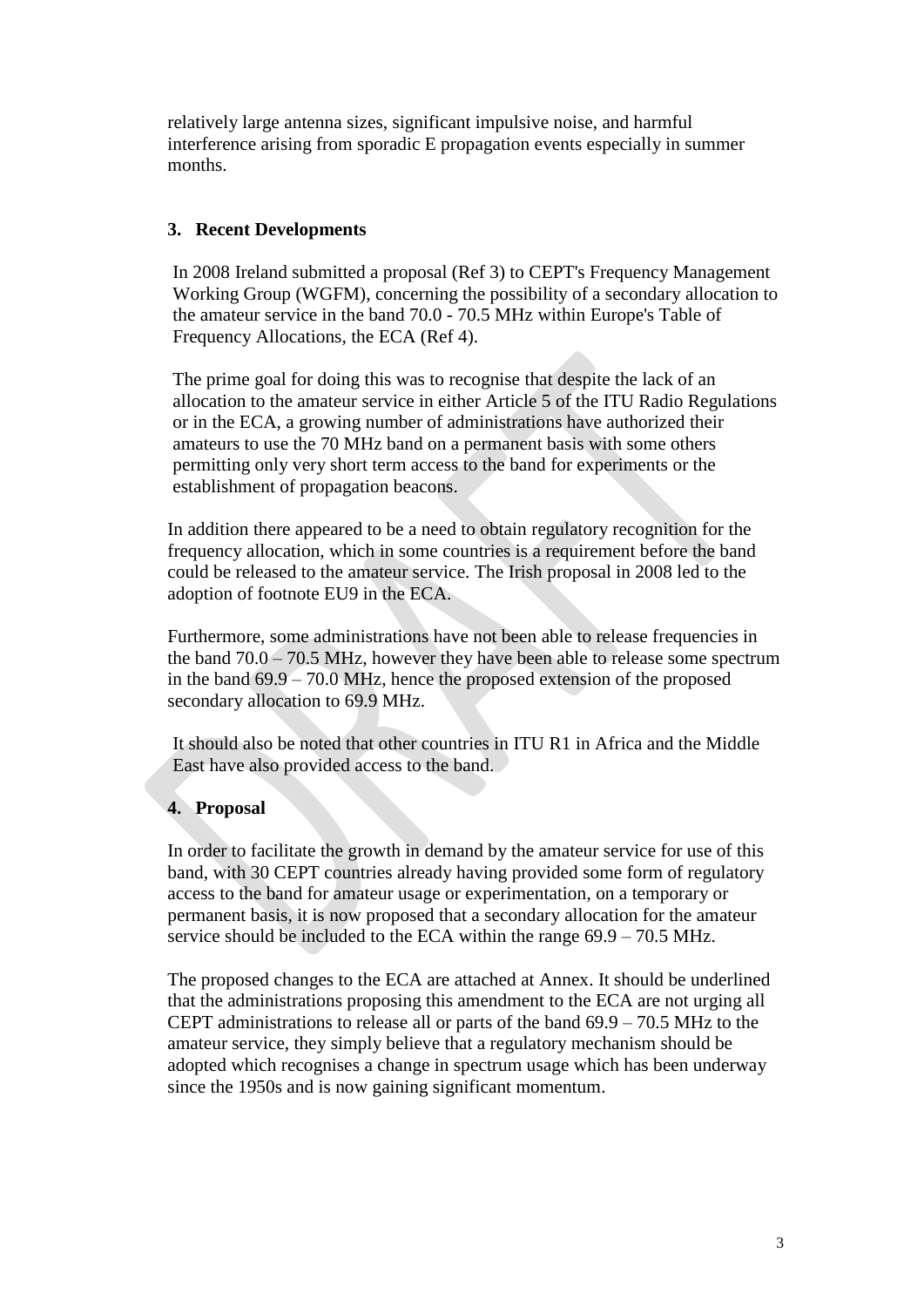### **5. References**

1. DSI II (Detailed Spectrum Investigation 29.7 – 960 MHz) from March 1995: http://www.erodocdb.dk/docs/doc98/Official/Pdf/DSI2.pdf - pages 114-115 and page 117

2. CEPT/ERC response to DSI II from December 1997:

[http://www.itu.int/ITU-D/study\\_groups/SGP\\_1998-2002/JGRES09/004e.doc](http://www.itu.int/ITU-D/study_groups/SGP_1998-2002/JGRES09/004e.doc) - Response to DSI II from the ERC (European Radiocommunications

Committee) reflected in an ITU report. See 37(c)

3. Proposal from Ireland to 62nd Meeting of the WG FM Athens, 11 – 15 February, FM(08)025: Revision of ECA concerning the band 70.0 - 70.5 MHz. 4. ECA (European Common Allocation table) started 1994, latest version 2013: <http://www.erodocdb.dk/docs/doc98/official/pdf/ERCRep025.pdf>